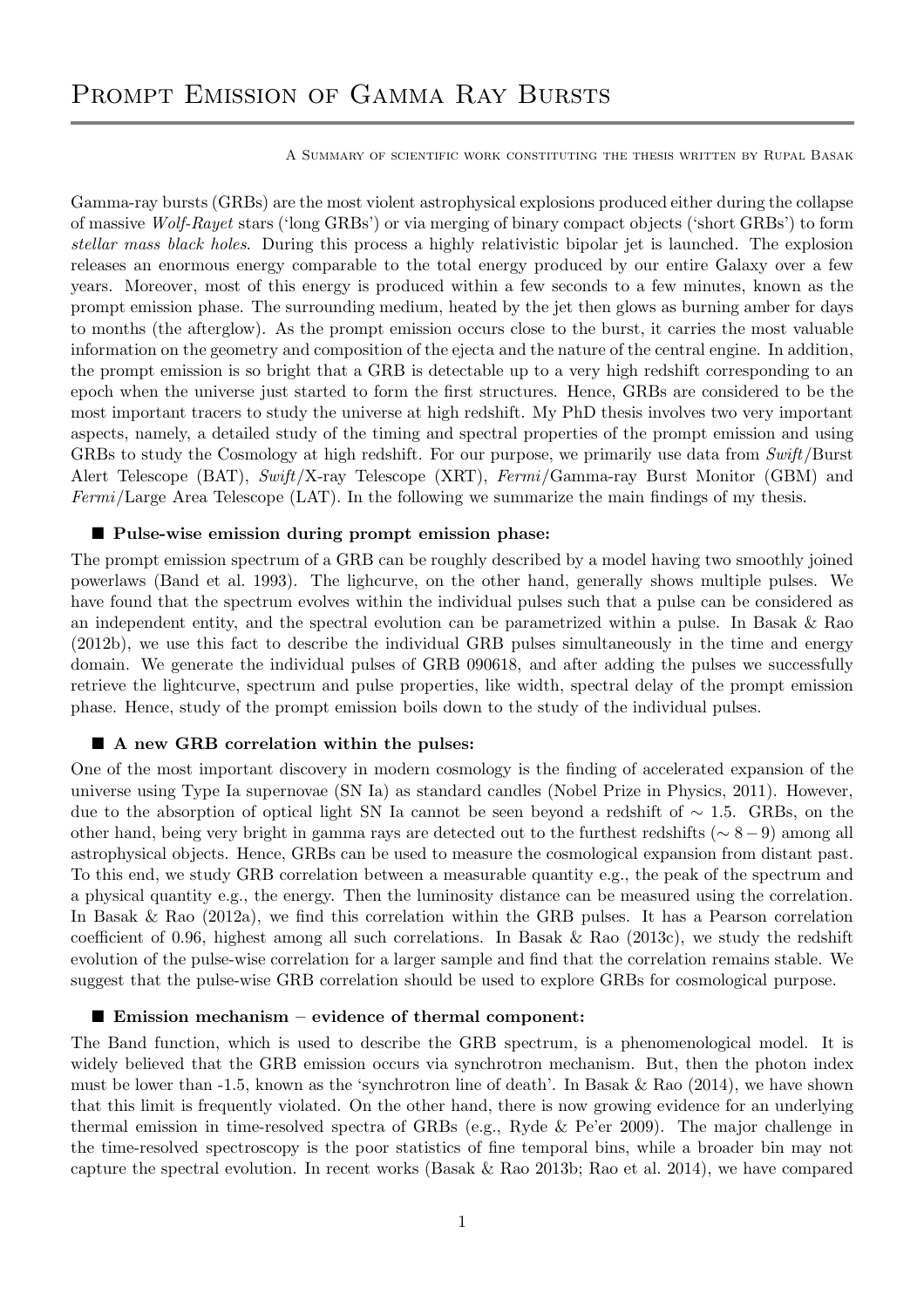

Figure 1: A schematic view of the spine-sheath jet in GRBs. Two blackbodies arise from the photospheres of the two components (marked as  $r_{\text{ph},sp}$  and  $r_{\text{pn},sh}$ ). Photons crossing the boundary layer (zigzag path) can effectively form a powerlaw with a cutoff. Additional non-thermal (synchrotron) emission can occur at larger radius via 'internal shocks'. Finally, afterglow emission occurs due to 'external shocks at much higher latitude. Figure from Basak & Rao (2015a).

various spectral models by parameterizing the corresponding spectral evolution. This new method, named "parametrized joint fit", considerably reduces the number of free parameters of time-resolved spectroscopy, making the analysis more tractable. Using this technique for the individual pulses of bright GRBs, we surprisingly find that a model consisting of two blackbodies and a power-law (2BBPL) is the preferred spectral model. Our finding is recently supported by an independent group (Iyyani et al. 2015).

## **Connection with high energy (GeV) emission:**

In addition to kelo – mega electronvolt (keV–MeV) emission some GRBs emit photons at gigaelectronvolt (GeV) energies. This emission is delayed compared to the prompt keV–MeV emission by a few seconds. It is well known that the Band function cannot capture the wider spectrum from keV to GeV. Also, the GeV flux is found to be uncorrelated with the prompt keV–MeV flux. It is interesting to fit the keV–MeV data with the 2BBPL model and then compare with the flux at GeV energies. Analyzing a set GRBs detected by the LAT, we find significant correlation of the GeV photon fluence with that of the non-thermal (powerlaw) component of the 2BBPL model fitted to the keV–MeV data (Basak & Rao 2013a). Also, the powerlaw flux of GRBs with high GeV emission tend to have a delayed onset, and this component lingers at the final phase of the prompt emission. Remembering that the GeV emission is delayed and long lasting than the keV–MeV emission, we strongly suggest that the powerlaw component of the prompt emission shares a common origin with the GeV emission. In addition, this result validates the 2BBPL model.

### $\blacksquare$  A physical picture – Spine-sheath jet structure:

Recently, we have started looking for spectral data in detectors having high spectral resolution. We have found such data for GRB 090618 (Basak & Rao 2015a) and GRB 130925A (Basak & Rao 2015b). For the former, we have used the XRT data contemporaneous with the BAT data, while for the later we have obtained high resolution data from  $NuSTAR$  and *Chandra*. In both cases, we have clearly shown that the 2BBPL model captures the spectrum and shows smooth evolution in the falling part of the pulse.

We suggest a spine-sheath jet structure to explain our observations (e.g., Ramirez-Ruiz et al. 2002; Zhang et al. 2004; see Fig 1). Such a structure is theoretically expected as the GRB jet pierces through the envelop of the progenitor. The two blackbodies are produced at the two photospheres, while the photons crossing the boundary layer of the spine and sheath are inverse-Compotonized and form a cutoff powerlaw (see Fig 1). In addition, internal shocks produced at larger radius will also contribute to the non-thermal emission. We will develop a spine-sheath jet model and use it to fit the data. Our analysis will provide direct estimates on the physical parameters of the jet.

### Scientific impact:

The thesis involves a comprehensive study of GRB particularly the radiation mechanism and application to high redshift universe. The research is fundamental for GRB science, an ever growing research field which continues to bring important results since its discovery about fifty years ago, and still eludes us with many puzzling phenomena. Despite an enormous advancement in dedicated GRB satellites, our understanding